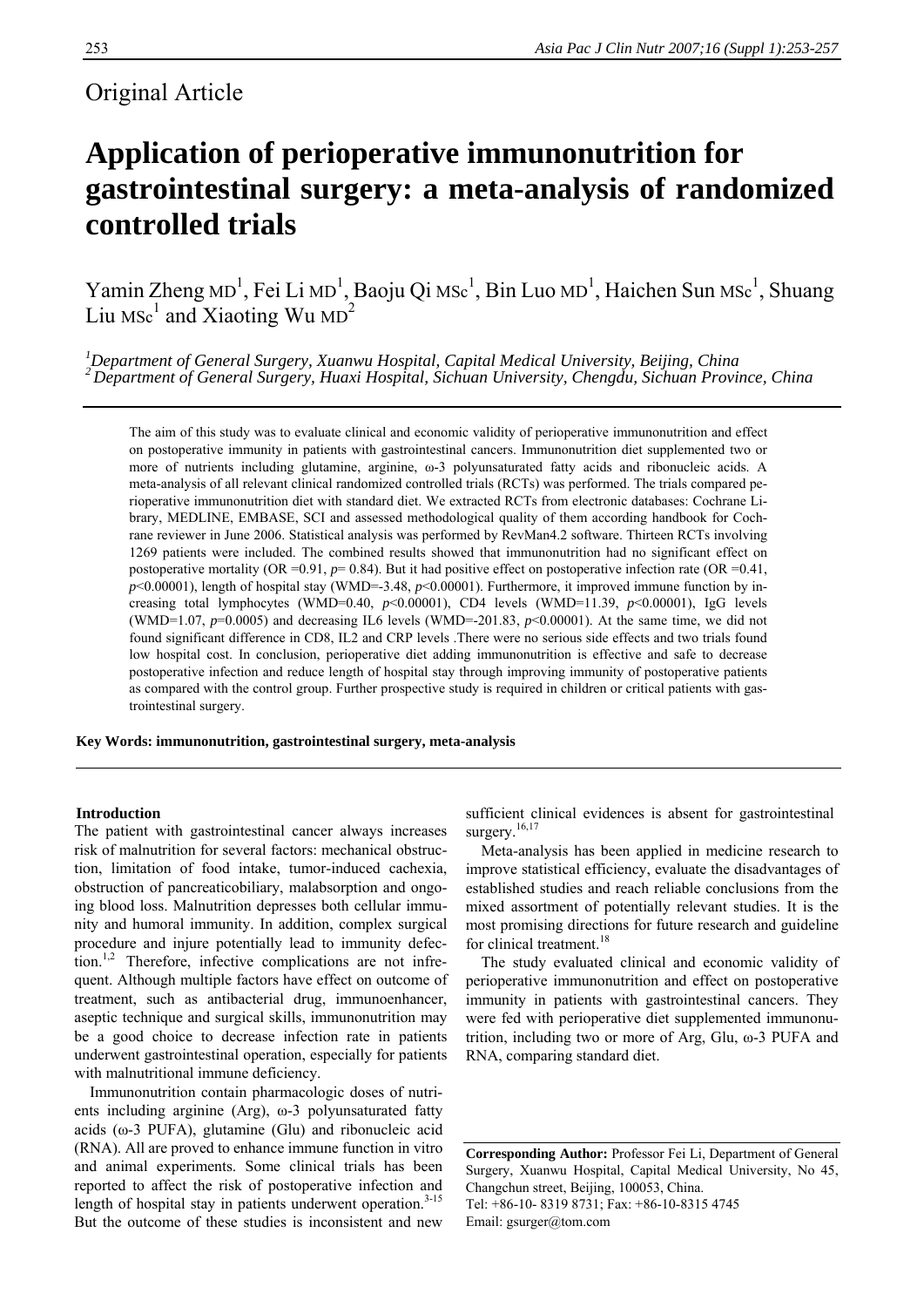# **Materials and methods**

## *Including criteria*

This meta-analysis included Clinical randomized controlled trials (RCTs) of patients with abdominal cancer undergoing gastrointestinal operation, including gastrectomy, pancreatico-duodenectomy and colectomy. The trials compared perioperative immunonutrition diet with standard diet. Immunonutrition diet supplemented two or more of nutrients including Arg, Glu, ω-3 PUFA and RNA.

#### *Search strategy*

A computerized literature search was applied to the following electronic databases: the Cochrane Library (2006.6), MEDLINE (PubMed) (1966-2006.6), EM-BASE (1980-2006.6) and ISI web of knowledge (SCI) (2006.6). The search was undertaken in June 2006. Literature reference proceedings were searched by hand at the same time. The researching words were immunonutrition. Other useful researching words included glutamine, arginine, ω-3 fatty acids, ribonucleic acids, gastrointestinal operation, surgery, postoperative, perioperative, RCT or clinical trials. Only English literatures was included and full text was found following.

#### *Data collection*

RCTs were identified and extracted by two reviewers independently according the handbook for Cochrane reviewer (V4.2.2). Research team decided the included data finally. Methodological quality of each study was assessed using the Jadad scale 19 and included trials should be high quality. Published studies were extracted by following selection criteria: Study design - RCT, Population - hospitalized adult patients undergoing gastrointestinal operation, Intervention - perioperative diet supplemented immunonutrition or standard diet. Outcome variables included the following: mortality, length of hospital stay, postoperative infection, immune markers, the adverse effects and hospital cost.

#### *Data analysis*

The statistical analysis was performed by RevMan4.2 software, which was provided by the Cochrane Collaboration. A  $p$  value of  $\leq 0.05$  was considered statistically significant. Heterogeneity was checked by chi-square test. Meta-analysis was done with fixed effects model when results of the trials had no heterogeneity. If the results had heterogeneity, random effects model was used. The result was expressed with odds ratio (OR) for the categorical variable and weighted mean difference (WMD) for the continuous variable, and with 95% confidence intervals (CI). Meta-analysis guideline was the handbook for Cochrane reviewer (v 4.2.2) from Cochrane Collaboration.

#### **Result**

There were 226 papers relevant to the searching words. Then reviewers screened the titles, scaned the abstracts, read the entire articles and evaluated the methodological quality of studies. Thirteen RCTs involving 1269 patients were included. Characteristics of studies included in meta-analysis presented in Table 1. It was not excluded

that some patients repeated in some trials from previous studies.

There were 6 trials $3,5,7-9,15$  reported the mortality difference and other trials reported naught mortality in both immunonutrition groups and control groups. The combined results showed that immunonutrition, comparing standard diet, had no significant effect on mortality (OR =0.91, 95%CI [0.37, 2.26], *p*= 0.84). But immunonutrition had positive effect on postoperative infection rate (11 trials, OR =0.41, 95%CI [0.30, 0.54], *p*<0.00001), length of hospital stay (8 trials, WMD=-3.48, 95%CI [-4.70,  $-3.26$ ],  $p<0.00001$ ). Furthermore, It also improved immunity by increasing total lymphocytes (3 trials, WMD=0.40, 95%CI [0.21, 0.59], *p*<0.00001), CD4 levels (3 trials, WMD=11.39, 95%CI [6.20, 16.58], *p*<0.00001), IgG levels (2 trials, WMD=1.07, 95%CI [0.46,1.67], *p*=0.0005) and decreasing IL6 levels(5 trials, WMD=-201.83, 95%CI[-328.53, -75.14], *p*<0.00001). At the same time, we did not found significant difference in CD8 levels (3 trials, WMD =-1.57, 95%CI [-3.39, 0.26], *p*=0.09), IL2 levels (4 trials, WMD =17.47, 95%CI [-80.10, 115.04], *p*= 0.73), and CRP levels (3 trials, WMD =-12.70, 95%CI [-32.17, 2.77, *p*= 0.20). The results were presented in Table 2. There was no serious side effects reported, which patients can not tolerated. Two trials <sup>8,10</sup> found lower hospital cost in patients with immunonutrition than control group.

#### **Discussion**

Since 1990, standard nutrition has been modified by adding immunonutrients in clinical nutrition trials. Investigated and interested immunonutrients included Arg, ω-3 PUFA, Glu and RNA.<sup>20</sup> (1) Arginine stimulates T-cell proliferation, IL-2 production, natural killer cell's cytotoxic effects and generation of lymphokine activated killer cells.<sup>21</sup> It also produce nitric oxide to improve macrophage effects and bactericidal activity. (2) ω-3 PUFA up-regulates immune response through the modulation of eicosanoid synthesis and regulation of cell membranes.<sup>22</sup> (3) Glutamine is the most abundant free amino acid in the body and plays a vital role in amino acid transport and nitrogen balance. It is a fuel for rapidly dividing cells such as enterocytes, lymphocytes so as to protect mucosa barricade and enhance immune function.<sup>23</sup> (4) RNA, especially uracil, appears essential to the normal maturation of lymphocytes. It can also improve immunosuppression through effect of T lymphocyte in animals after bacterial challenge.<sup>24</sup>

Although there is no significant reduction in postoperative infective complication rate in each of 6 trials, 3,5-8,13 the finally combined analysis proves a significant decrease of postoperative infection risk and short length of hospital stay. In addition, they have financial impact on hospitalization cost. Although the cost for the immunonutrition diet are higher than for standard diet, there is a substantial reduction of total cost because of saving cost of infection treatment and supernumerary hospital stay. Therefore, immunonutrition should be recommended. Reduction of infection rate comes from the improvement of immune mechanisms for killing bacteria. Moreover, it is more important to down-regulate the exuberant inflammatory and discordant inflammatory response that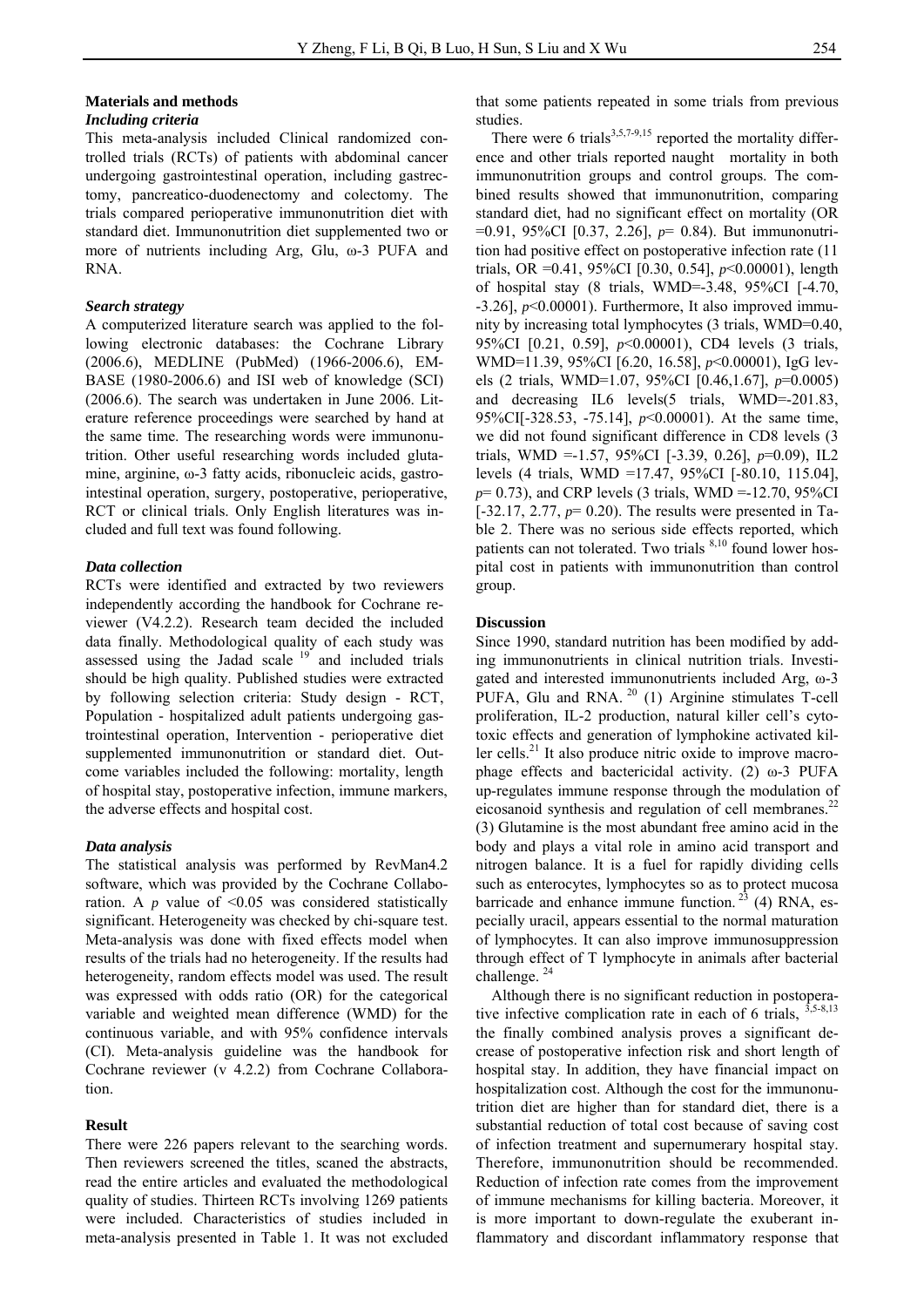| Reference<br>N <sub>0</sub> | Author       | Publishing<br>Date<br>(year) | Study De-<br>sign               | Surgeries/Disease                                                | NO of pa-<br>tients<br>(IN/Con) | Type of immunonutrtion       | Last time of immunonutrition                     |
|-----------------------------|--------------|------------------------------|---------------------------------|------------------------------------------------------------------|---------------------------------|------------------------------|--------------------------------------------------|
| 3                           | Daly         | 1992                         | <b>RCT</b>                      | Upper GI operation / malignancies                                | 41/44                           | Arg $\,$ RNA $\omega$ -3PUFA | Postoperative 1 - hospital<br>discharge          |
| $\overline{4}$              | Daly         | 1995                         | Dou-<br>ble-blind<br><b>RCT</b> | Upper GI operation / malignancies                                | 30/30                           | Arg $RNA \omega-3PUFA$       | Postoperative 1 - hospital<br>discharge          |
| 5                           | Schilling    | 1996                         | <b>RCT</b>                      | Major GI operation<br>/ cancer                                   | 14/14                           | Arg $RNA \omega-3PUFA$       | Postoperative 1- normal diet                     |
| 6                           | <b>Braga</b> | 1996                         | Dou-<br>ble-blind<br><b>RCT</b> | Gastrectomy, pancreatico-duodenectomy / cancer                   | 20/20                           | Arg $RNA \omega-3PUFA$       | Postoperative 1-7 days                           |
| 7                           | Gianotti     | 1997                         | <b>RCT</b>                      | Gastrectomy, pancreatico-duodenectomy / cancer                   | 87/87                           | Arg $RNA \omega-3PUFA$       | Postoperative 1-7 days                           |
| 8                           | Senkal       | 1997                         | Dou-<br>ble-blind<br><b>RCT</b> | Upper GI operation for malignancies                              | 77/77                           | Arg $RNA \omega-3PUFA$       | Postoperative 1-5 days                           |
| 9                           | <b>Braga</b> | 1999                         | Dou-<br>ble-blind<br><b>RCT</b> | Gastrectomy, colorec-<br>tomy, pancreatico-duodenectomy / cancer | 85/86                           | Arg $RNA \omega-3PUFA$       | Preoperative 7 days - Post-<br>operative 7 days  |
| 10                          | Senkal       | 1999                         | Dou-<br>ble-blind<br><b>RCT</b> | Upper GI<br>tract operation                                      | 78/76                           | Arg RNA ω-3PUFA              | Preoperative 5 days - Post-<br>operative 10 days |
| 11                          | Wu GH        | 2001                         | Dou-<br>ble-blind<br><b>RCT</b> | GI operation / cancer                                            | 25/23                           | Glu Arg<br>ω-3PUFA           | Postoperative 1-8 days                           |
| 12                          | <b>Braga</b> | 2002                         | <b>RCT</b>                      | colorectomy / cancer                                             | 50/50                           | Arg $\omega$ -3PUFA          | Preoperative 5 days                              |
| 13                          | Jiang XH     | 2004                         | <b>RCT</b>                      | Gastrectomy, colorectomy / cancer                                | 60/60                           | Glu Arg<br>ω-3PUFA           | Postoperative 1-9 days                           |
| 14                          | Chen da W    | 2005                         | <b>RCT</b>                      | Gastrectomy / cancer                                             | 20/20                           | Glu Arg<br>ω-3PUFA           | Postoperative 2-9 days                           |
| 15                          | Farreras     | 2005                         | <b>RCT</b>                      | Gastrectomy / cancer                                             | 30/30                           | Arg RNA ω-3PUFA              | Postoperative 1-8 days                           |

**Table 1.** Characteristics of studies included in meta-analysis of perioperative immunonutrition for gastrointestinal surgery

RCT=randomized controlled trial, Arg=arginine, RNA=ribonucleic acid, ω-3PUFA=ω-3 polyunsaturated fatty acids, Glu=glutamine, GI= gastrointestinal, IN=immunonutrtion group, Con=control group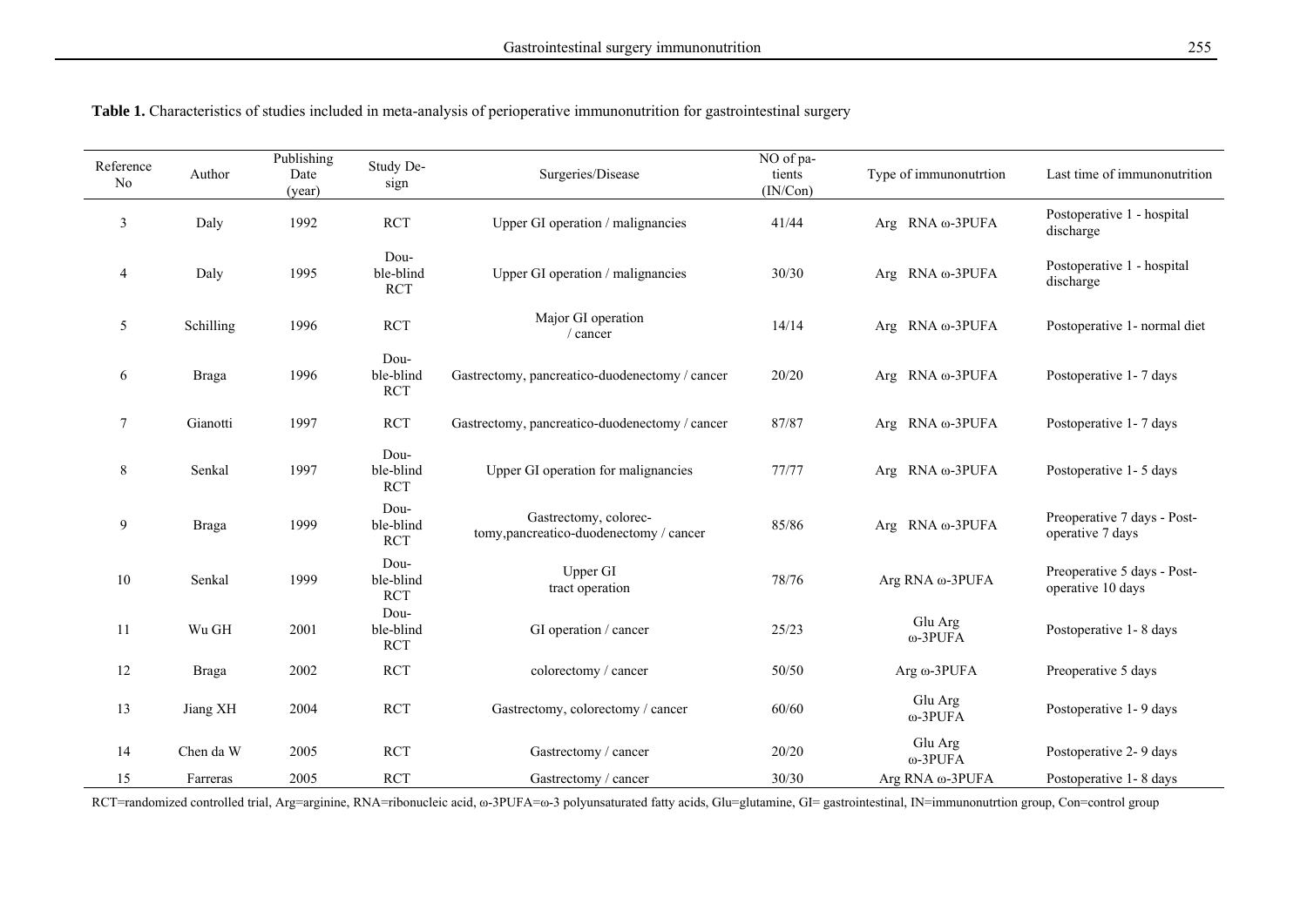| Outcome                      | <b>Studies</b><br>(reference)<br>number) | Participants | Statistical method | Effect size<br>$(95\% \text{ CI})$ | р         |
|------------------------------|------------------------------------------|--------------|--------------------|------------------------------------|-----------|
| mortality                    | $6^{3,5,7-9,15}$                         | 739          | OR (fixed)         | $0.91$ [0.37, 2.26]                | 0.84      |
| postoperative infection rate | $11^{3-10,12,13,115}$                    | 1181         | OR (fixed)         | $0.41$ [0.30, 0.54]                | < 0.00001 |
| Length of hospital stay      | $8^{3-10}$                               | 901          | WMD (random)       | $-3.48$ $[-4.70, -3.26]$           | < 0.00001 |
| total lymphocytes            | $3^{5,11,14}$                            | 156          | WMD (fixed)        | $0.40$ [0.21, 0.59]                | < 0.0001  |
| CD4 levels                   | $3$ 11,13,14                             | 208          | WMD (random)       | 11.39 [6.20, 16.58]                | < 0.0001  |
| CD8 levels                   | $2$ 11,13,14                             | 208          | WMD (fixed)        | $-1.57$ [ $-3.39, 0.26$ ]          | 0.09      |
| IgG levels                   | $2^{13,14}$                              | 160          | WMD (fixed)        | $1.07$ [0.46, 1.67]                | 0.0005    |
| IL6 levels                   | $5^{7,9,11,13,14}$                       | 553          | WMD (random)       | $-201.83$ [ $-328.53$ , $-75.14$ ] | 0.002     |
| IL2 levels                   | $4^{7,11,13,14}$                         | 382          | WMD (random)       | 17.47 [-80.10, 115.04]             | 0.73      |
| CRP levels                   | $3^{5,9,11}$                             | 247          | WMD (random)       | $-12.70$ [ $-32.17, 2.77$ ]        | 0.20      |

**Table 2.** Results from meta-analysis of perioperative immunonutrition for gastrointestinal system surgery

IL=interleukin, CRP=C-reactive protein, CI=confidence intervals, OR=odds ratio, WMD=weighted mean difference.

occurs after surgery. We find improvement of humoral immune and cellular immune after operation comparing standard diet. There is higher concentration of IgG levels and total number of T lymphocytes; CD4 levels and ratio of CD4/CD8 increases and IL6 levels decreases.

In this study, immunonutrition does not change postoperative mortality. In a meta-analysis for the critically illness, Heyland *et al* 16 stated that immune-enhancing diets offered no advantages to mortality or infections. He suggested that there may be an increased rate of death among those who get the "immune-enhancing" diet. In another meta-analysis for both critical illness and cancer surgery, Heys *et al* <sup>17</sup> did not found effect on mortality. We think that mortality is affected not only by infective complication, but also by surgical technique, perioperative care, preoperative patients characteristics and choice of operation type. With surgery advanced, there is nough mortality reported in patients receiving both immunonutrition group and standard nutrition group in some trials recently. 5,6,10-14

All included trials found some adverse effects, such as vomiting, diarrhea, cramps, bloating. But these discomforts seemed to be minor and did not need particular treatment. There was no serious adverse effects, which patients can not tolerated. Then perioperative diet adding immunonutrition may be effective and safe just as a standard nutrition during perioperative treatment.

The patients included in this meta-analysis were adults. Therefore, further trials are required in children for special gastrointestinal surgery. The patients with both critically illness and gastrointestinal operation should be paid attention. Other factors, such as preoperative malnutrition status, prevented application of antibiotics and standardization of operation, should be considered in further study.

In conclusion, immunonutrition is effective and safe to decrease postoperative infection and reduce length of hospital stay through increasing humoral immunity and cellular immunity of postoperative patients as compared with the control group. Further prospective study is required in children or critical patients with gastrointestinal surgery.

#### **References**

1. Harry C. Sax, MD. Immunonutrition and Upper Gastrointestinal Surgery: What Really Matters. Nutrition in Clinical Practice 2005; 20: 540–543.

- 2. Tartter PI, Martineli G, Steinberg B. Changes in peripheral T-cell subsets and natural Killer cytotoxicity in relation to colorectal cancer surgery. Cancer Detect Prev 1986; 9: 359-364.
- 3. Daly JM, Lieberman MD, Goldfine J, Shou J, Weintraub F, Rosato EF, Lavin P. Enteral nutrition with supplemental arginine, RNA, and omega-3 fatty acids in patients after operation: mmunologic, metabolic, and clinical outcome. Surgery 1992; 112: 56-67.
- 4. Daly JM, Weintraub FN, Shou J, Rosato EF, Lucia M. Enteral nutrition during multimodality therapy in upper gastrointestinal cancer patients. Ann Surg 1995; 221: 327-338
- 5. Schilling J, Vranjes N, Fierz W, Joller H, Gyurech D, Ludwig E, Marathias K, Geroulanos S. Clinical outcome and immunology of postoperative arginine, omega-3 fatty acids, and nucleotide-enriched enteral feeding: a randomized prospective comparison with standard enteral and low calorie/low fat IV solutions. Nutrition. 1996; 12: 423-429.
- 6. Braga M, Vignali A, Gianotti L, Cestari A, Profili M, Carlo VD. Immune and nutritional effects of early enteral nutrition after major abdominal operations. Eur J Surg. 1996; 162: 105-112.
- 7. Gianotti L, Braga M, Vignali A, et al. Gianotti L, Braga M, Vignali A, Balzano G, Zerbi A, Bisagni P, Di Carlo V. Effect of route of delivery and formulation of postoperative nutritional support in patients undergoing major operations for malignant neoplasms. Arch Surg. 1997; 132: 1222-1229.
- 8. Senkal M, Mumme A, Eickhoff U, Geier B, Spath G, Wulfert D, Joosten U, Frei A, Kemen M. enkal. Early postoperative enteral immunonutrition: clinical outcome and cost-comparison analysis in surgical patients. Crit Care Med. 1997; 25: 1489-1496.
- 9. Braga M, Gianotti L, Radaelli G, Vignali A, Mari G, Gentilini O, Di Carlo V. Perioperative immunonutrition in patients undergoing cancer surgery: results of a randomized double-blind phase 3 trial. Arch Surg. 1999; 134: 428-433.
- 10. Senkal M, Zumtobel V, Bauer KH, et al. Outcome and cost-effectiveness of perioperative enteral immunonutrition in patients undergoing elective upper gastrointestinal tract surgery: a prospective randomized study. Arch Surg. 1999; 134: 1309-1316.